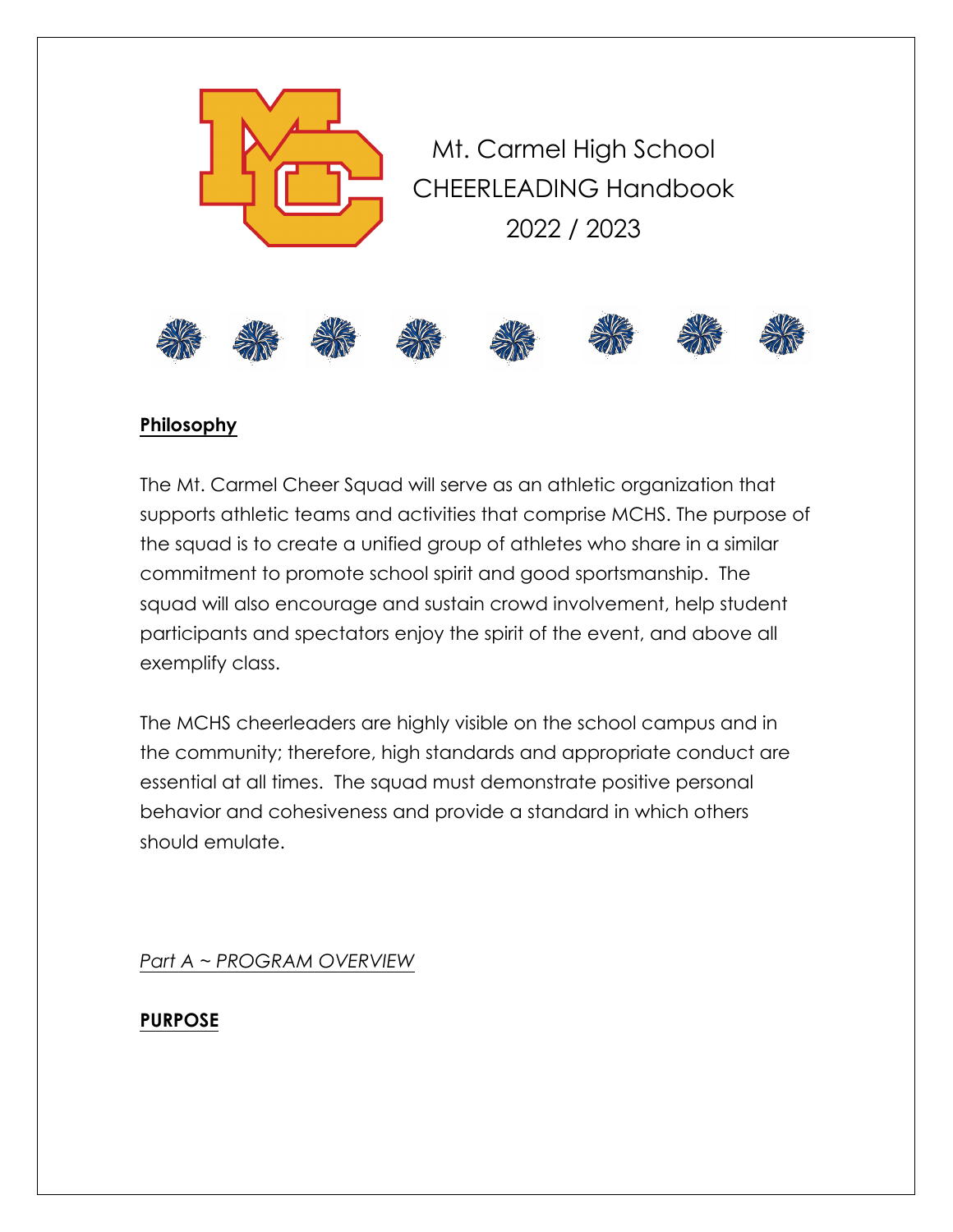Cheerleaders are student athletes who exemplify and promote school spirit, pride, and sportsmanship. Cheerleaders enhance a positive school climate by exhibiting leadership skills such as respect for individual differences, academic excellence, and modeling appropriate behaviors, in and away from school, at all times.

Cheerleaders are expected to be athletically skilled in the field of cheerleading and both mentally and physically fit. As a representative of MCHS, members of the cheerleading squad will be expected to maintain a higher standard of behavior than that of their peers, both on and off campus. In or out of uniform, cheerleaders always have a responsibility to meet these expectations.

**Composition** ~ The cheerleading program will consist of two separate cheer squads: Junior Varsity, and Varsity. The recommended numbers for the 2022/2023 school year are: Junior Varsity 16-18; and Varsity 20-24.

**Recommended Academic and Citizenship Requirements** ~ A minimum GPA of 2.5 is preferred for all members of the cheer team, at all times, including tryouts. If a student falls below a 2.5 on the progress report following tryouts, student will be benched until grades have been brought up. Grades will be checked at each progress report period (ie – 2 times per season)

If a student falls below the minimum at the end of each grading period, the student is considered ineligible. During this period the cheerleader is still required to attend all practices and activities, but is benched for all games, performances and any extracurricular activities until the next grading period or proof of grades above 2.5. Upon a second drop below a 2.5 (during any grading period), student will be dismissed from the squad.

**Fundraising:** This is a necessary component of every team or group! Money earned is used to fund the cheer program. There will be several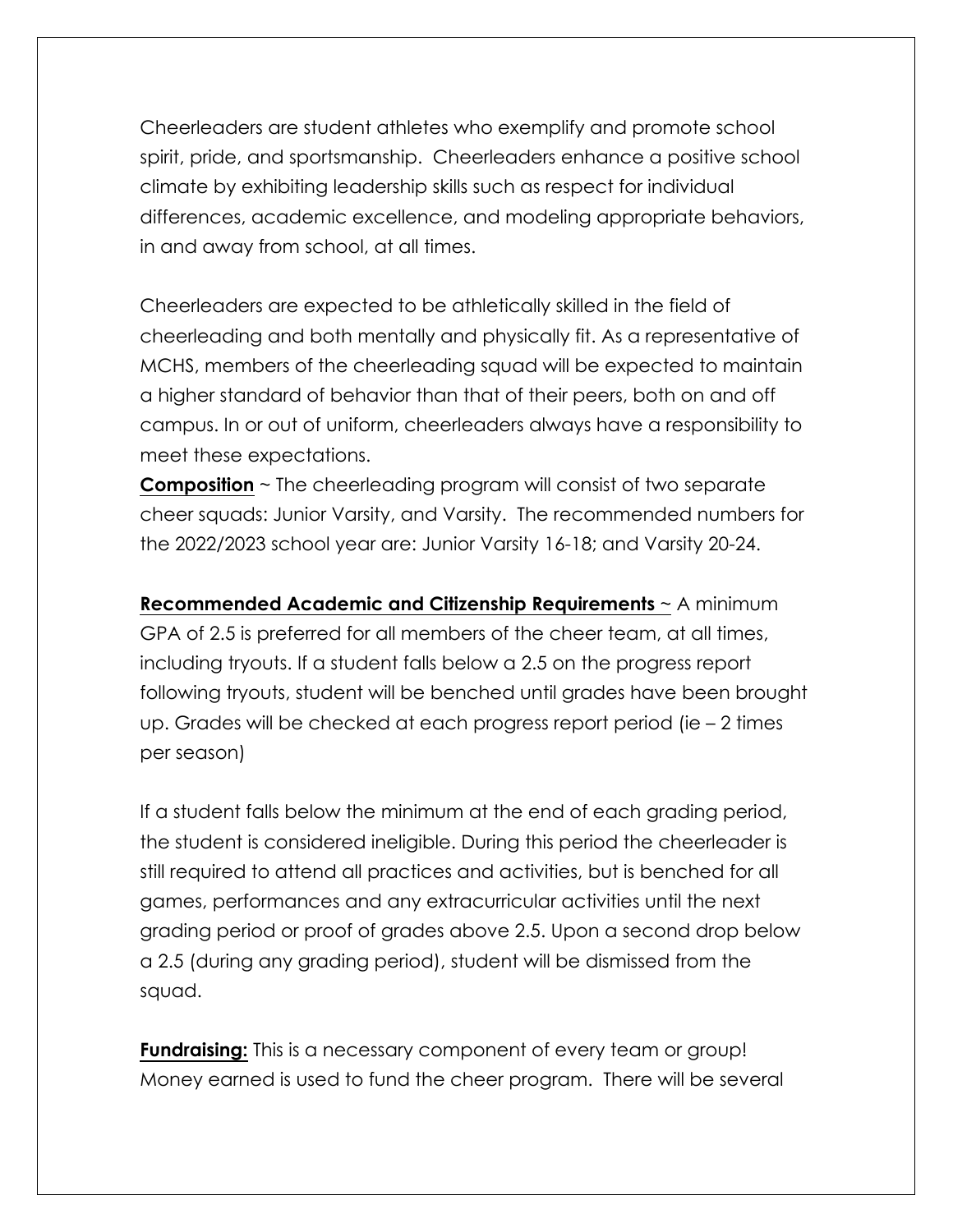fundraising opportunities throughout the year, and each member of the squad is expected to participate in at least 50% of the planned events. It is essential that every member do his/her part. Individuals who do not participate in Fundraising will not earn the right to a Varsity Letter.

# *Part B ~ Guidelines and Expectations*

**Uniform and Dress Code:** *Failure to wear any part of the uniform or practice gear during game day and / or required school activities, practices, or games, as identified by coaches, staff or other personnel, will result with the cheerleader not being allowed to perform/participate at the coach's discretion. All athletes are required to have one pair of nondistressed blue jeans for specific Community / Fundraising events.*

- \* **Before any alterations to the uniform it MUST be cleared by your Coach.**
- The cheerleader is required to be in uniform (skirt, shell, briefs, approved shoes/white "no show" socks, & bow) prior to arriving at the game or event. (The coach will determine hair style, and whether the liner and/or warm-ups will be worn.)
- \* **There will be no putting on make-up, doing hair or changing on the field, court, or bleachers**.
- \* As long as you are in full uniform, no other pieces of clothing may be worn (Ugg's, flip-flops, jackets, etc.…). After games/activities DO NOT wear partial uniform.
- \* **No jewelry of any kind including body piercings** may be worn during practice, game or performance.
- Nails must be kept at short sport length at coach's discretion.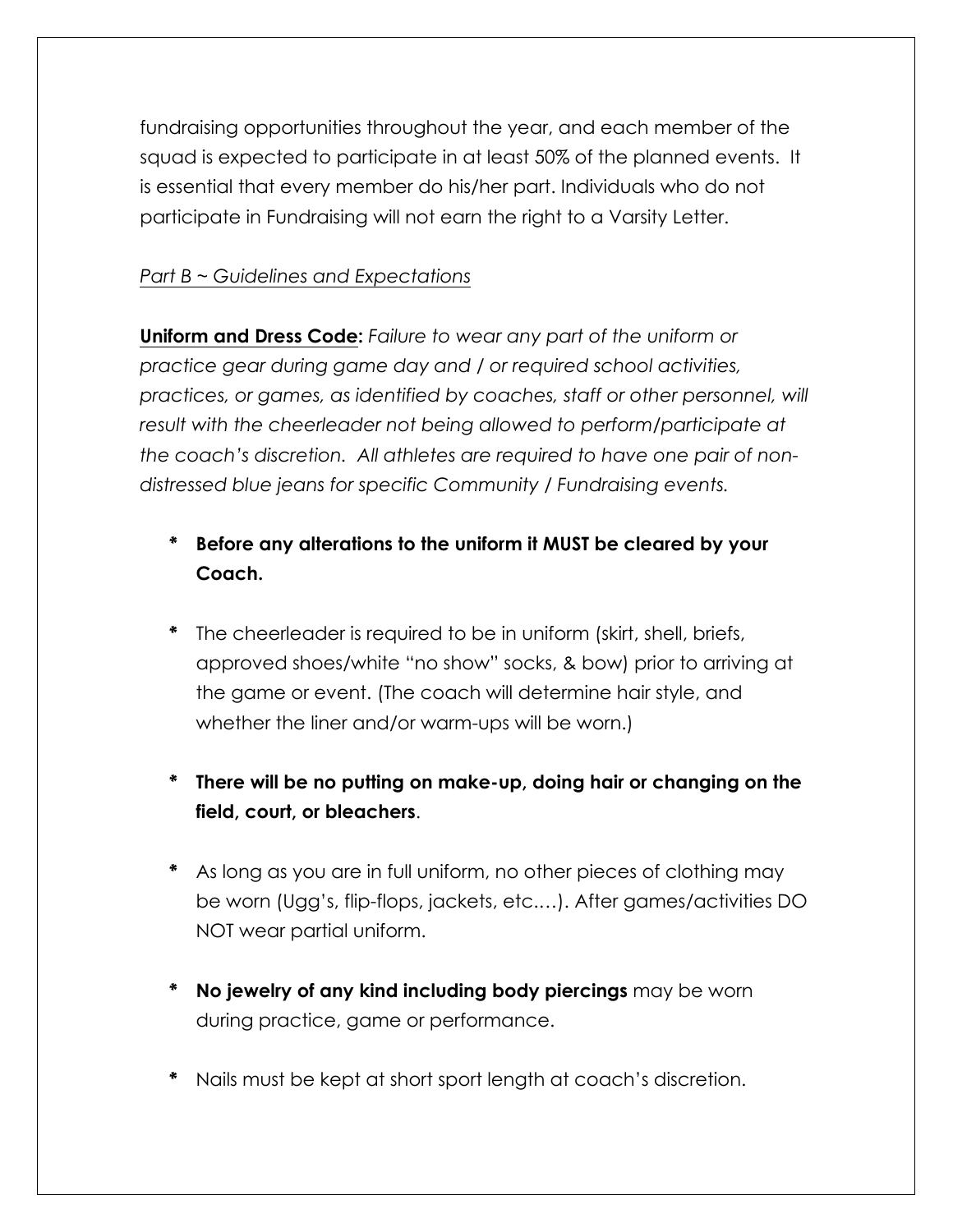- \* No visible Tattoos (must be covered)
- \* No gum chewing or candy during practice or games
- \* Hair must be pulled back and off the face.
- \* **All pieces of gear (to include uniforms, bows, poms, boxes, warmups, etc.) will be brought by the cheerleader to each event, game, and practice.**
- \* For Practice Days ~ Required attire for practices are shorts, t-shirts, sweats, leggings, athletic shoes, socks. Male athletes must wear compression shorts under their practice clothes. Female athletes must wear uniform briefs and sports bras under practice clothes. It is unacceptable to wear a sports bra by itself. No loose clothing that hangs off shoulders. There will be a weekly practice attire rotation announced on a monthly calendar.
- \* Game Days at School ~ The coach will determine what is worn on these days prior to Game Day. If you show up and you're missing any part of your attire, you will sit out 1 quarter of game. If your missing uniform or box arrives in the middle of quarter, you will sit out until the next quarter starts.

## **Cheer Behaviors and Expectations**

- \* Above all, cheerleaders will abide by all school rules and regulations.
- \* Cheerleaders will be dressed out and ready to practice by specified practice time.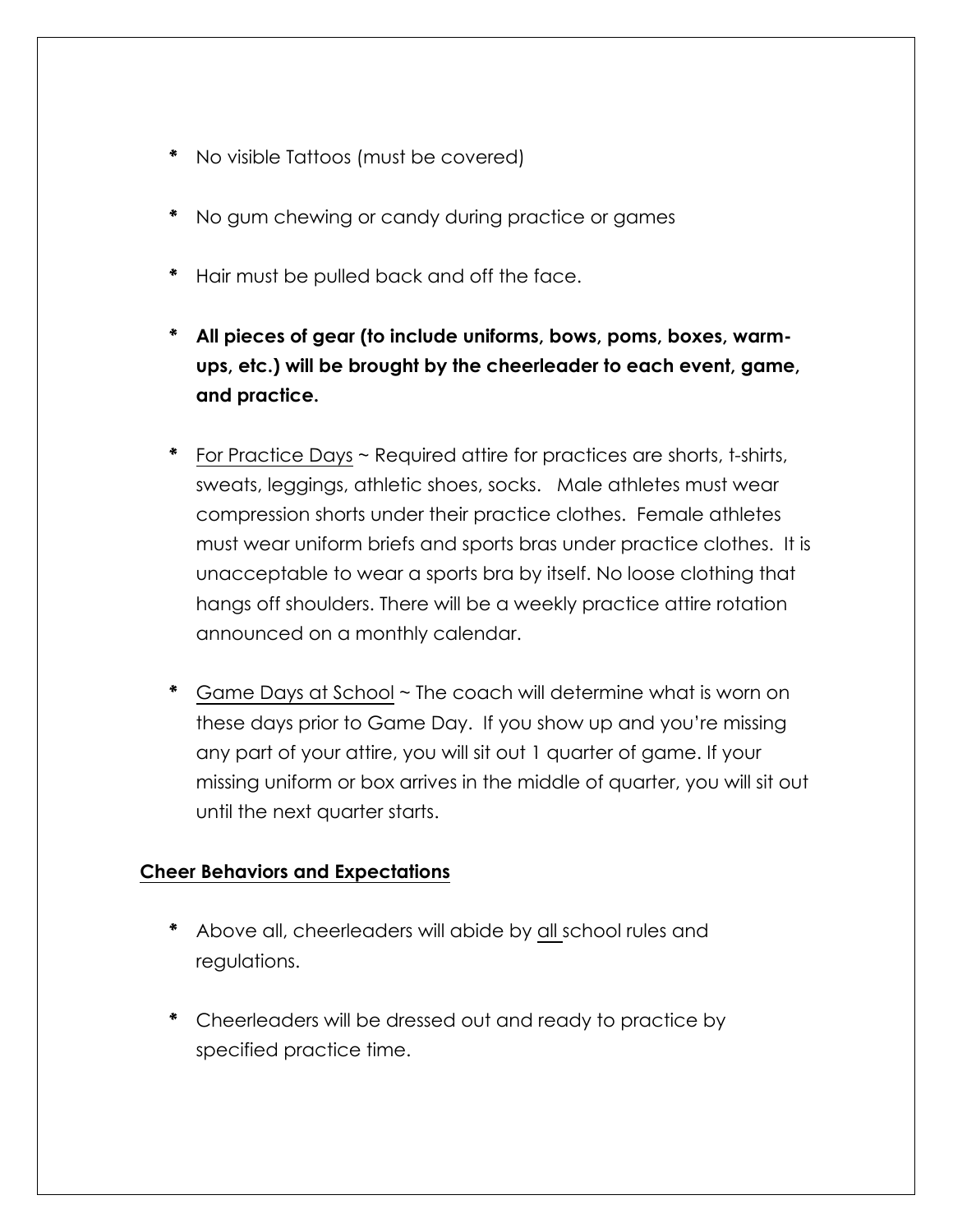- \* Cheerleaders will know all chants, cheers, and routines.
- \* Cheerleaders will not use cell phones, I-pods, or other devices during practices, games, or other cheer events unless otherwise requested by coach.
- \* Cheerleaders will not eat during practices, games, or events unless given permission by the coach (this includes gum).
- \* Cheerleaders will be focused and on task at all times.
- \* Cheerleaders will be respectful of themselves and others.
- \* Cheerleaders will be responsible for their actions, attitudes, and performances. Coaches have the right to pull cheerleaders from games/events if they feel cheerleader is not performing up to their expectation or he/she is not reflecting the appropriate attitude.
- \* Cheerleaders will maintain a positive and outgoing attitude when cheering.
- \* \*Cheerleader are expected to be flexibility with new material, formations and/or stunt positions**.**
- \* Cheerleaders will use appropriate language at all times.
- \* Cheerleader's will use appropriate displays of affection, especially in uniform or spirit wear at games and at school.
- \* Cheerleaders will represent the school in a positive manner on and off campus.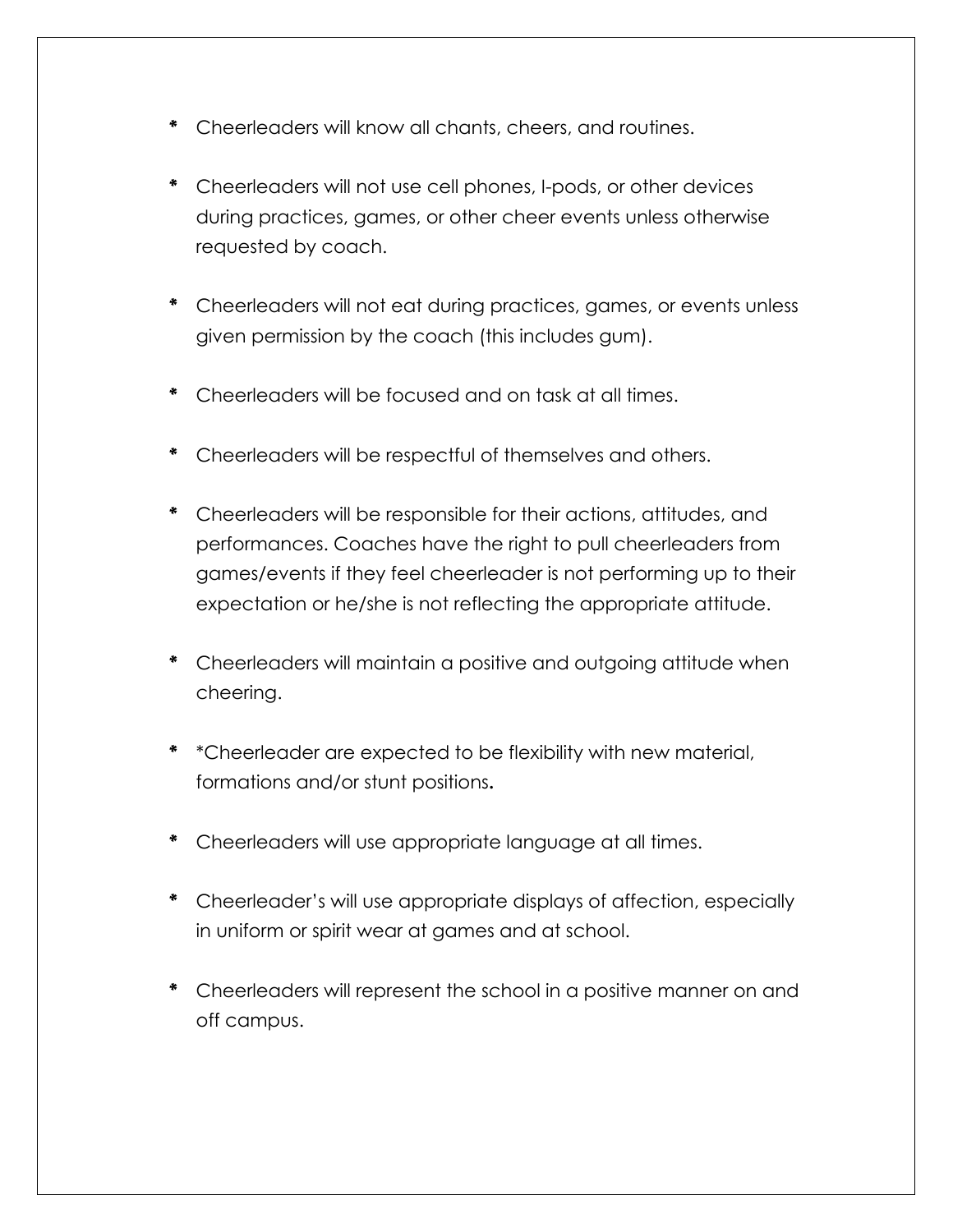- \* Cheerleaders will always give the task at hand 100%, and without complaint.
- \* \*Cheerleaders are expected to support the coaching and captain's decisions. If you have concerns, please refer to the hierarchy.
- \* Cheerleaders will ALWAYS represent themselves with class on ALL SOCIAL MEDIA including text messages. Foul language, inappropriate pictures/videos, hazing or harassing on any social media will not be tolerated. As this issue is taken very seriously on our campus, depending on the severity and occurrence of the incident, any bullying / cyber bullying issues or social media conflicts will result in
	- 1) a verbal warning and parents being notified
	- 2) If the behavior continues, a written write up and meeting with the Athletic director
	- 3) Dismissal from squad. And receive a one-year suspension from Mt. Carmel Cheerleading

**Time Commitment** ~ Being a member of the Mt. Carmel Cheerleading team requires a major commitment from athletes and their families. Cheerleading is a two-season sport including Fall and Winter. Successful cheerleading teams require many hours of work from each athlete. Our goals include developing as an individual and as a team. These goals take no less than 100% effort from each individual. Therefore, it is important for athletes to understand the necessity of time management. Calendars are essential! Calendars will be reviewed weekly at practices.

Outside commitments should not conflict with any student's cheerleading duties. Please consult the practice and cheer calendar before making personal appointments. By committing to the program, the athlete is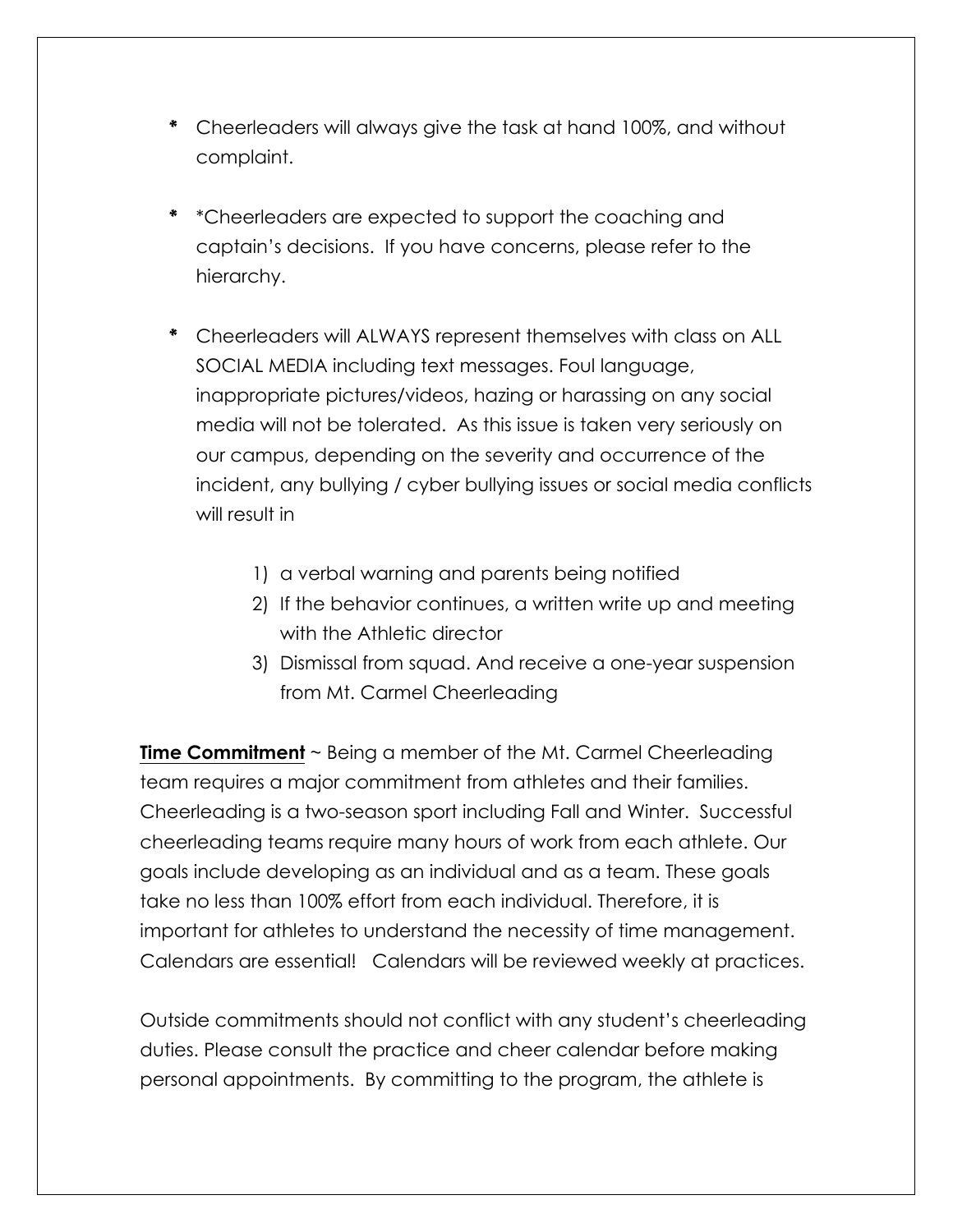making cheer their primary responsibility. Other outside commitments, including work, must not interfere with participation in an event, game, and/or practice. Conflicts should be communicated via the Conflict Form at the beginning of the season. Any additional, unexpected conflicts must be communicated with the coach on an individual basis via email.

- \* Team Fundraising events, community service events, rallies, and showcases
- \* Senior Athletes will be expected to attend and assist with tryouts for the next season.

**THE IMPORTANCE OF PROCEDURE:** Policies and procedures are put forth in this handbook to ensure that all aspects of the cheer program run smoothly, and that each member has a fair, safe, positive, and successful experience.

At times, unforeseen circumstances may dictate modification of a policy. In this case, modifications will be made on a case-by-case basis at the discretion and judgment of the coach.

- \* Any cheerleader who is ineligible for any reason is expected to attend all practices and games in full uniform/practice gear and sit where designated by the coach; this includes injured members.
- \* The entire squad is expected to be at games, rallies, practices, and events on time.
- \* Transportation, when not provided by the school, will fall upon the cheerleader.
- \* **If a cheerleader is absent for any reason for any event, he/she must contact the coach prior to the absence**. Do not send word with another team member, we will not accept messages from anyone but the parent or cheerleader that is absent. Calling the school to clear attendance will not clear the cheerleader from cheer. If we do not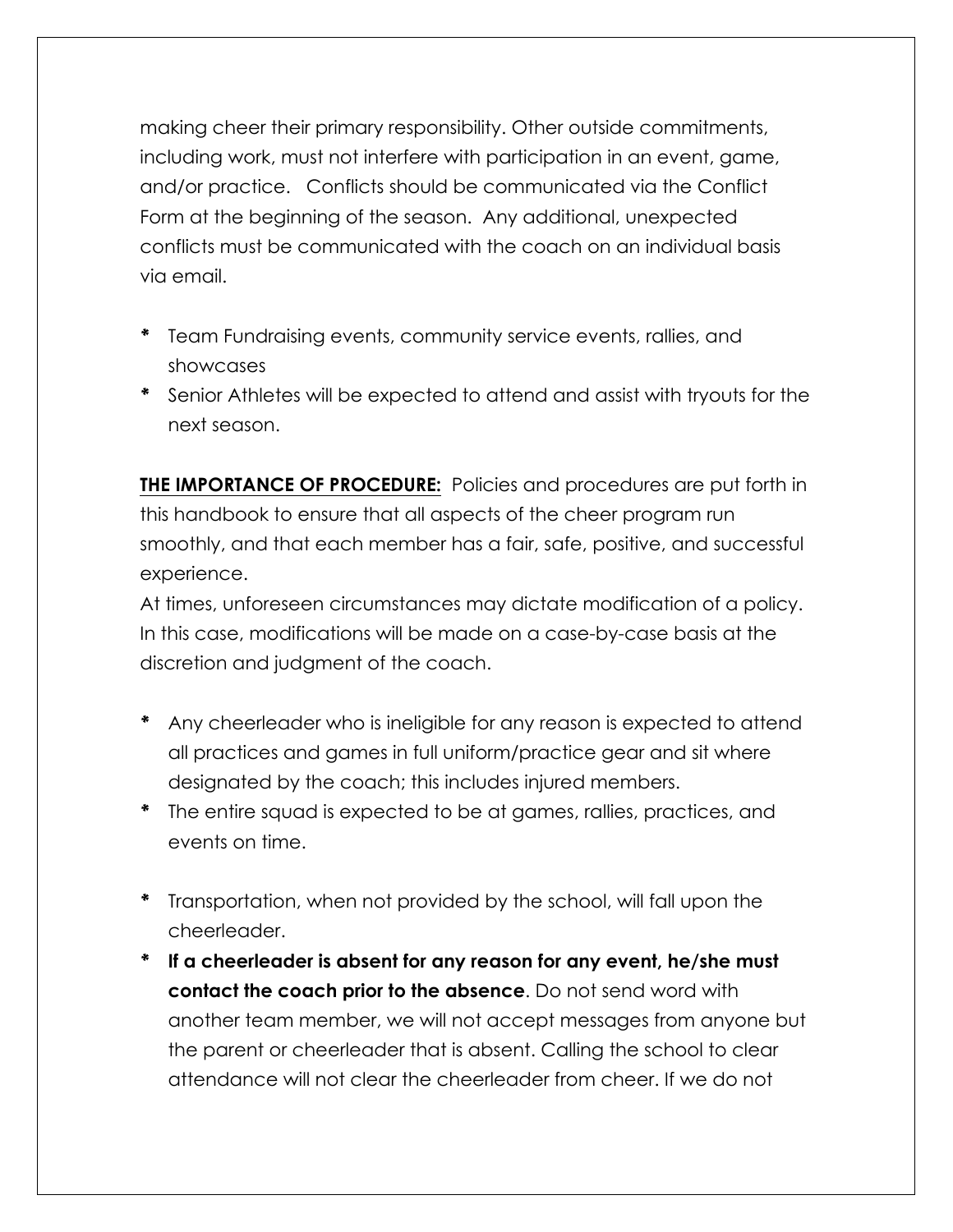hear from the cheerleader or parent prior to practice, game or event, the cheerleader will be docked as an unexcused absence. It is not the coach's responsibility to figure out where you are.

**Attendance/Discipline ~** *The school policies for attendance and discipline, as stated in the school handbook, will be enforced. If at any time a cheerleader acts or speaks inappropriately, causes harm to another student, or simply acts with conduct detrimental to the organization, the coach reserves the right to choose the appropriate consequence. Any member who quits (for an unexcused reason) will be disqualified from trying out the following year. Any member who quits or does not complete a full Cheer Season forfeits their right to earn a varsity letter or certificate of completion.*

**Attendance:** Good attendance is a priority at MCHS and a key to academic and athletic success. Attendance Reports are provided and monitored on a weekly basis. Every 3 unverified school absences and/or 3 tardies will result in being benched from a portion of the game.

**Absence:** All cheerleaders will be allowed a total of 3 "sick days" per trimester. A "sick day" will be classified as a day in which the cheerleader is absent from school due to illness and is not seen by a doctor. If a cheerleader is sick before/during/after school, **he/she must still check in/contact their coach** and it will be up to the coaches' discretion. If cheerleader has limitation due to injury, they will sit out until cleared by a doctor.

**Discipline:** Every school discipline occurrence will result in being benched for a portion of the game. (Class cut, dress code, defiant at any time, caught with electronics) MCHS school discipline will be checked weekly.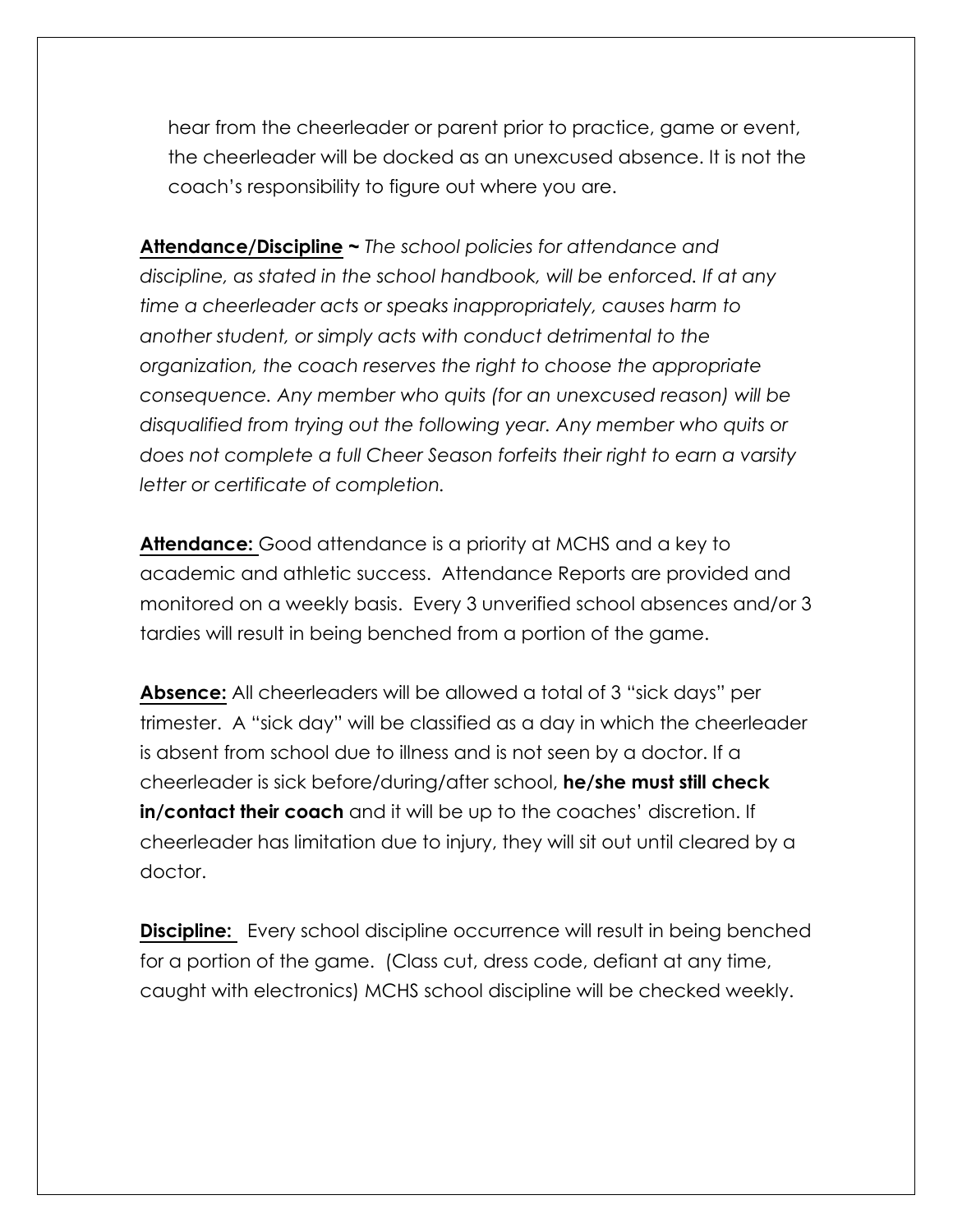Cheerleaders must inform coaches of all school activities in order to be cleared from an absence/tardy and all vacations must be given in a 1- 2 weeks advance notice.

#### Ø **EXCUSED ABSENCES**

- o Illness (more than 3 days provide doctor note)
- o Injury with doctor note that prevents attendance
- o Doctor/dentist appointment (with note provided- 3days to clear)
- o Funeral
- o Religious holiday & vacations with 1 2 weeks given notice
- o Emergency (contact coach); absence pre-arranged and approved by the coach.

#### Ø **UNEXCUSED ABSENCES**

- o Doctor/dentist appt. without a note;
- o Work/job; uniform/dress code violation;
- o Tardiness
- o Vacation (not cleared 1 2 weeks in advance)
- o Extra-curricular outside of school (must be approved by coaches 1 - 2 weeks in advance).

Mt. Carmel's 2021/2022 Cheer program will document discipline and behavior. Each cheerleader will have the same expectations to follow school rules. **Depending on the severity and occurrence of the incident, the coach reserves the right to determine the appropriate action to take, which can include dismissal from the squad.**

**Complaint/Concern Procedures ~** *Please follow this hierarchy*: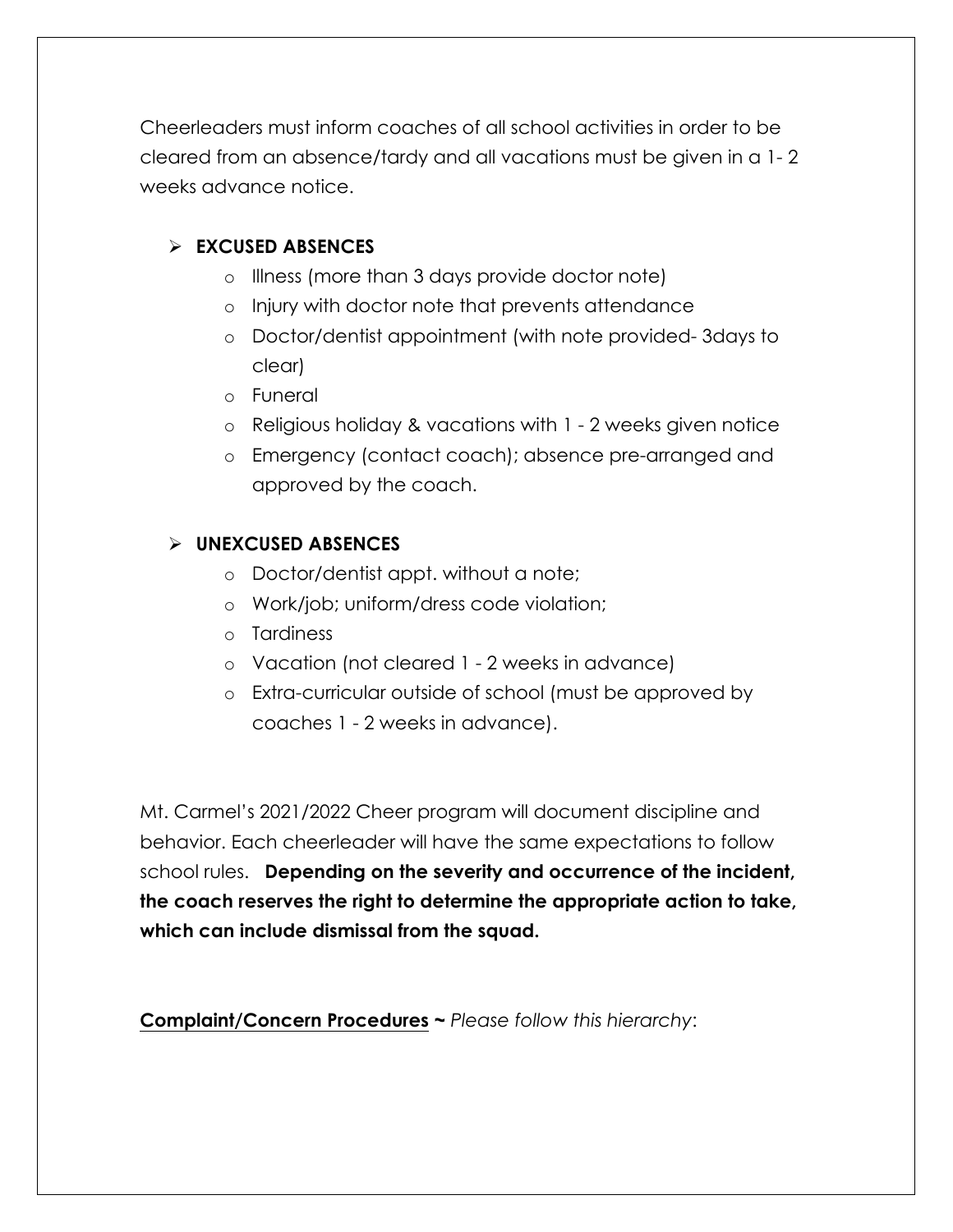- 1). Bring your concern/complaint to your squad's coach's attention first. Most issues can be resolved at this time.
- 2). If then you are still not satisfied, contact Aubry, Twamley, Head Cheer Coach overseeing the cheer program at coachtwamley@gmail.com.
- 3). If the above steps have been done and you are still not satisfied, then you may make an appointment with the Athletic Director. The Athletic Director and or Principal will not meet with parents unless the above steps have been taken.

Communication – *Communication will be relayed to the Athletes and Parents via a weekly email. The Calendar will be posted on the Cheer Website (www.mchscheer.com) and will be updated periodically. Coaches can be contacted via emails. Emails should be responded with 48 'business' hours.*